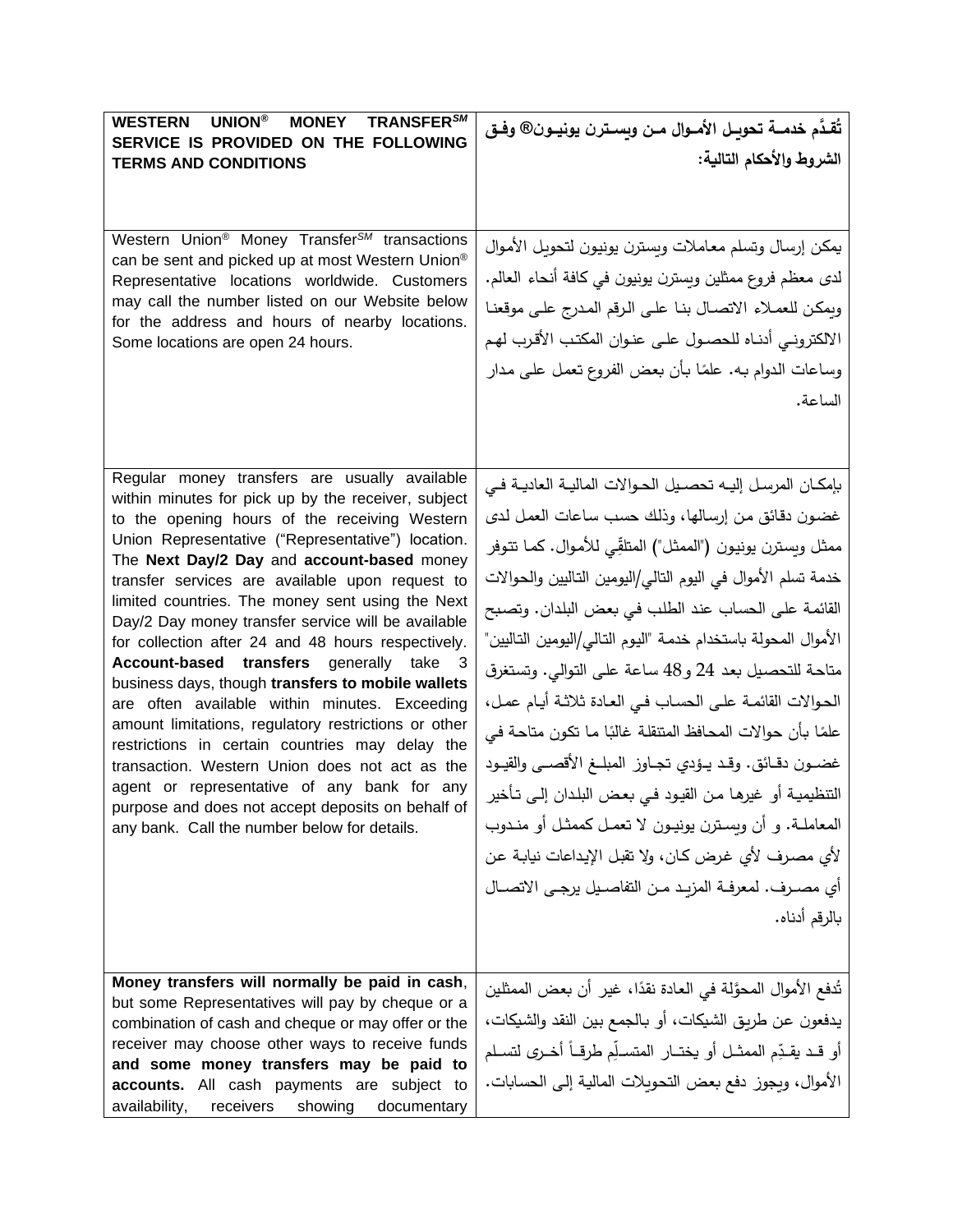| evidence of their identity and providing all details<br>about the money transfer required by Western<br>Union, including sender's and receiver's names,<br>country of origin, approximate sum and any other<br>conditions or requirements applicable at the<br>Representative location, for example the money<br>transfer control number, which is mandatory for<br>payout in some countries. The sender authorizes<br>Western Union to honor the receiver's choice of<br>method to receive funds even if it differs from<br>the sender's. Cash money transfers shall be paid<br>to the person that Representatives deem entitled to<br>receive the transaction after verification of identity<br>of<br>through<br>examination<br>identification<br>often<br>documents. Such payment can be made even<br>when the form filled out by the receiver contains<br>Neither<br>Western<br>Union<br>errors.<br>nor<br>its<br>Representatives carry out a comparison of the "To<br>Send Money" form against the "To Receive Money"<br>form to verify the address given for the receiver. In<br>some destinations the receiver may be required to<br>provide identification, a test question answer or<br>both to receive funds in cash. Test questions are<br>not an additional security feature and cannot be<br>used to time or delay the payment of a transaction<br>and are prohibited in certain countries. | ونُشترط لأداء كافــة الــدفعات النقديــة تــوفر  الأمــوال، وتقـديم<br>المرسل إليه الأدلة المستندية الخاصة بالهوبة وكافة التفاصيل<br>التي تطلبها ويسترن يونيون بخصوص الأموال المحوَّلة، بما<br>فـي ذلـك اسـم المرسـل واسـم المسـتلم، وبِلـد المنشـأ، والمبلــغ<br>التقريبي، إضـافةً لأيـة شـروط أو متطلبـات أخـرى معمـول بهـا<br>لدى الممثل؛ علـى سبيل المثـال: رقـم الرقابــة علـى تحويـل<br>الأموال، الذي تشترطه بعض البلدان لإجراء الدفع. إن المرسل<br>يفوض ويسترن يونيون قبول طريقة تسلم الأموال التى يختارها<br>المرسَل إليه، وإن اختلفت عن الطريقة التي حددها المرسل.<br>وتُدفع النقود المحوَّلة إلى الشخص الذي يعتبره الممثل مستحقًا<br>لتسلم المعاملة بعد التحقق من هويته؛ الأمر الذي غالبًا ما يتم<br>من خلال فحص أوراقه التعريفية. ويمكن سداد مبالغ التحويل<br>حتى وإن كانت الاستمارة المعبأة من قِبل المتسلِّم تحتوي على<br>أخطـاء . ولا تقوم ويسـترن يونيـون أو ممثليهـا بمقارنـة اسـتمارة<br>"إرسـال الأمـوال" واسـتمارة "تسـلم الأمـوال" للتحقـق مـن عنـوان<br>المتسلم كما هو مقدَّم. وقد يُطلب من المرسَل إليه في بعض<br>البلدان تقديم بطاقة الهوية، أو الإجابة عن سؤال اختباري أو<br>كلاهمـا كـي يتسنى لـه تسلم الأمـوال نقدًا. ولا تعتبـر الأسئلة<br>الاختبارية خاصية أمنية إضافية، ولا يجوز استخدامها لتحديد<br>موعد صرف المعاملة أو تأجيله، كما يُحظر استخدامها في<br>بعض البلدان. |
|----------------------------------------------------------------------------------------------------------------------------------------------------------------------------------------------------------------------------------------------------------------------------------------------------------------------------------------------------------------------------------------------------------------------------------------------------------------------------------------------------------------------------------------------------------------------------------------------------------------------------------------------------------------------------------------------------------------------------------------------------------------------------------------------------------------------------------------------------------------------------------------------------------------------------------------------------------------------------------------------------------------------------------------------------------------------------------------------------------------------------------------------------------------------------------------------------------------------------------------------------------------------------------------------------------------------------------------------------------------------------------------------------------|-------------------------------------------------------------------------------------------------------------------------------------------------------------------------------------------------------------------------------------------------------------------------------------------------------------------------------------------------------------------------------------------------------------------------------------------------------------------------------------------------------------------------------------------------------------------------------------------------------------------------------------------------------------------------------------------------------------------------------------------------------------------------------------------------------------------------------------------------------------------------------------------------------------------------------------------------------------------------------------------------------------------------------------------------------------------------------------------------------------------------------------------------------------------------------------------------------------------------------------------------------------------------------------------------------|
| Applicable law prohibits money transmitters from<br>business with certain individuals<br>doing<br>and<br>countries. Western Union is required to screen all<br>transactions against lists of names provided by the<br>governments of the countries in which we do<br>business, including the US Treasury Department's<br>Office of Foreign Assets Control (OFAC) and the<br>European Union. If a potential match is identified,<br>Western Union researches the transaction to<br>determine if the name matched is the individual on<br>the relevant list. On occasion, customers are<br>required to provide additional identification or<br>information, delaying transactions. This is a legal<br>requirement for all transactions processed by                                                                                                                                                                                                                                                                                                                                                                                                                                                                                                                                                                                                                                                        | ويحظـر القـانون المعمـول بــه علــى شـركات تحويـل الأمـوال<br>التعامـل مـع بعـض الأفـراد والبلـدان. وبالتـالي فـإن ويسـترن<br>يونيون ملزمة بتدقيق كافة المعاملات ومقارنتها بقوائم الأسماء<br>المقدمة من حكومات الدول التي تزاول عملها على أراضيها؛<br>منهـا مكتـب مراقبــة الأصــول الأجنبيــة التــابـع لــوزارة الـخزانــة<br>الأميركيــة (OFAC) والاتحــاد الأوروبــي. وفــي حالــة رصــد<br>مطابقة محتملة، تقوم ويسترن يونيون بتدقيق المعاملة للتأكد<br>من مطابقة اسم الشخص للاسم المدرج على القائمة المعنيَّة.<br>وفي بعض الأحيان يُطلب من العملاء تقديم وثيقة هويـة أو                                                                                                                                                                                                                                                                                                                                                                                                                                                                                                                                                                                                                                                                                                                          |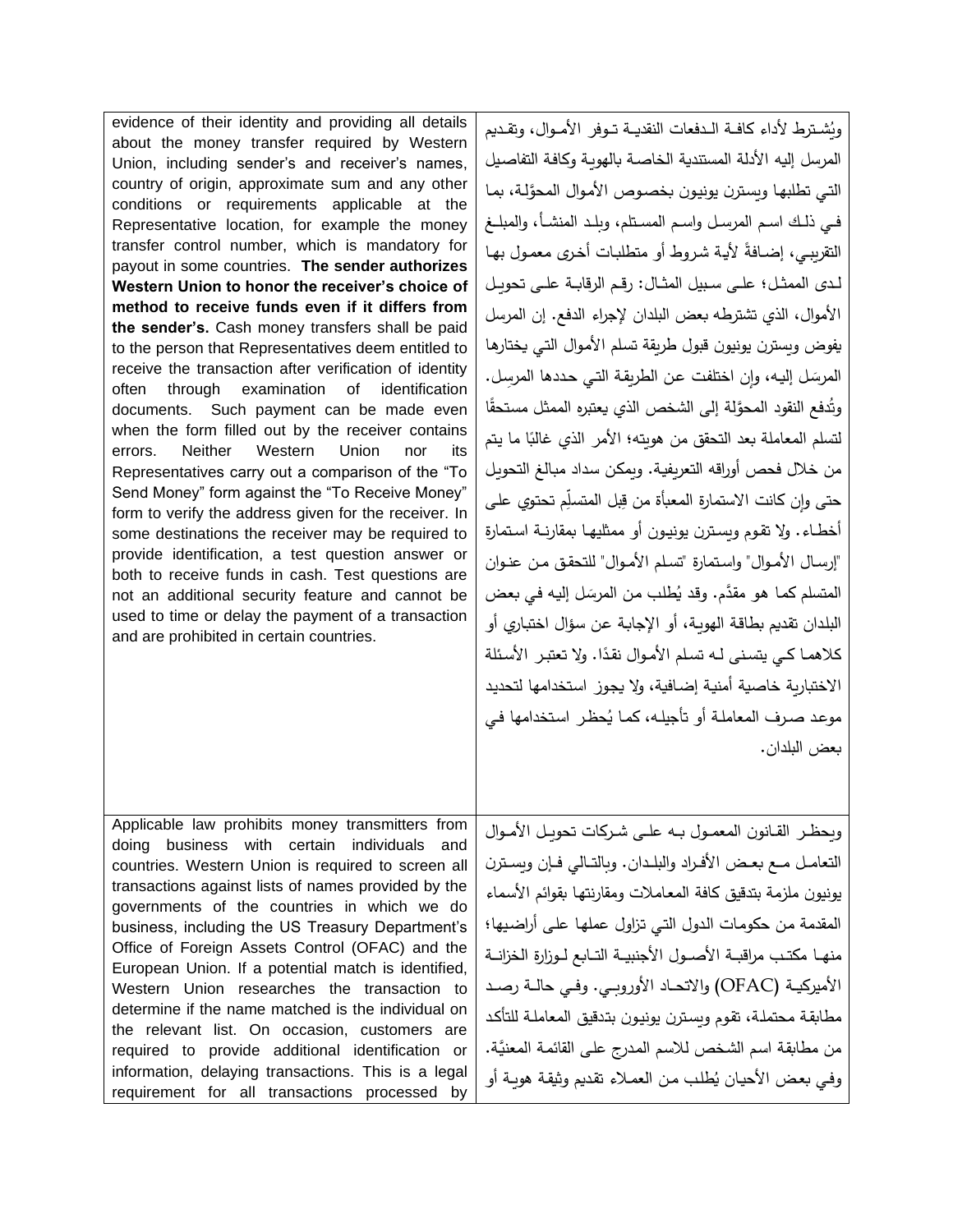| Western Union (inclusive of transfers that originate<br>and terminate outside of the US).                                                                                                                                                                                                                                                                                                                                                                                                                                                                                                                                                                                                                                                                                                                                                                                                                                                                                                                   | معلومات إضافية، مما يؤدي إلى تأخير المعاملات. ويعتبر<br>هذا مطلبًا قانونيًا لكافة المعاملات التي تجربها ويسترن يونيون<br>(بمــا فــي ذلـك الـحـوالات التــي تتشــأ وتتتهــي خــارج الولايــات<br>المتحدة الأمريكية).                                                                                                                                                                                                                                                                                                                                                                                                                                                                                                                                                                           |
|-------------------------------------------------------------------------------------------------------------------------------------------------------------------------------------------------------------------------------------------------------------------------------------------------------------------------------------------------------------------------------------------------------------------------------------------------------------------------------------------------------------------------------------------------------------------------------------------------------------------------------------------------------------------------------------------------------------------------------------------------------------------------------------------------------------------------------------------------------------------------------------------------------------------------------------------------------------------------------------------------------------|------------------------------------------------------------------------------------------------------------------------------------------------------------------------------------------------------------------------------------------------------------------------------------------------------------------------------------------------------------------------------------------------------------------------------------------------------------------------------------------------------------------------------------------------------------------------------------------------------------------------------------------------------------------------------------------------------------------------------------------------------------------------------------------------|
| TRANSFER FEES - Western Union charges for<br>making a money transfer will be shared with the<br>sender at the Representative location and shown<br>to the sender prior to completion of the payment<br>order. Unless applicable law in the destination<br>country requires otherwise, the sender will bear all<br>fees for the money transfer. In certain cases,<br>payment of a money transfer may be subject to<br>local taxes and service charges.                                                                                                                                                                                                                                                                                                                                                                                                                                                                                                                                                       | رسوم التحويـل: ان رسـوم ويسـترن يونيـون للتحويـل تبلــغ<br>للمرسِل قبل إجراء التحويل في في مقر الممثل، ويتم اطلاع<br>المرسِل عليها قبل تعبئـة أمـر الـدفع. مـا لـم يقضِ القـانون<br>المطبق في البلد المقصود خلاف ذلك، يتحمل المرسِل كافة<br>رسوم تحويل الأمـوال. وفـي بعـض الحـالات قـد يـتم فـرض<br>ضرائب محلية ورسوم خدمة على تحويل الأموال.                                                                                                                                                                                                                                                                                                                                                                                                                                                 |
| FOREIGN EXCHANGE - Money transfer payments<br>will normally be made in the currency of the<br>destination country (in some countries payment is<br>available only in U.S. dollars or other alternate<br>currency). In addition to the transfer fee applicable<br>to each transfer and if the currency which the<br>sender presents to a Representative is not the<br>currency to be received by the receiver, all<br>currency is converted at Western Union's then<br>current rate of exchange. The currency will be<br>converted at the time of transfer and the receiver<br>will receive the foreign currency amount shown on<br>this form. In a few countries local regulations<br>require the currency to be converted at the time the<br>receiver is paid, in which case the exchange rate<br>and any amounts shown on this form may be<br>subject to exchange rate fluctuations between the<br>time of transfer and the time the receiver collects<br>the funds. Western Union calculates its rate of | الصرف الأجنبي: عادة ما يتم دفع الأموال المحوّلة بعملة<br>الدولة المرسل إليها (في بعض البلدان يتم الدفع بالدولار<br>الأمريكي فقط أو بعملـة أخرى). إضـافة إلـى رسـوم التحويـل<br>المطبقة على كل معاملة و إذا كانت العملة التي يدفع بها<br>المرسل للممثل مختلفة عن العملة المفترض أن يستلم بها<br>المرسل إليه الحوالـة، يتم تحويل كافـة العمـلات وفقًـا لسـعر<br>الصرف السائد لدى ويسترن يونيون وقت إجراء التحويل. ويتم<br>تحويل العملة وقت إجراء الحوالة ويقبض المرسل إليه المبلغ<br>بالعملة الأجنبية كما هو موضح في هذه الاستمارة. وفي عدد<br>قليل من البلدان تستلزم الأنظمة المحلية تحويل العملة وقت<br>تسديد مبلـغ الحوالــة إلــى المرسـل إليــه، وفــى هـذه الحالــة قـد<br>يخضـع سـعر  الصـرف وأي مبـالـغ واردة فـي هـذه الاسـتمارة<br>لتقلبات سعر الصرف التي تحدث في الفترة بين وقت إجراء |
| based on commercially<br>available<br>exchange<br>interbank rates plus a margin. Most rates of<br>exchange are adjusted several times daily in line<br>with the relevant closing rate of global financial<br>markets. The exchange rate applied may be less<br>favorable than some publicly reported commercial<br>exchange rates used in transactions between<br>and other financial institutions.<br>banks<br>Any<br>difference between the currency exchange rate<br>offered to customers and the currency exchange                                                                                                                                                                                                                                                                                                                                                                                                                                                                                      | التحويـل وحتـى وقت استلام المرسـل إليـه للأمـوال. وتحتسب<br>ويسترن يونيون سعر الصرف على أساس المعدلات التجاربة<br>السائدة بين البنوك زائد هامش ربح. ويتم تعديل غالبية أسعار<br>الصرف عدة مرات يوميًا حسب سعر الإقفال المعتمد في<br>أسواق المال العالمية. ومن المحتمل أن يكون سعر الصرف<br>المطبـق أقـل مـن بعـض أسـعار الصـرف التجاربــة المعلنــة                                                                                                                                                                                                                                                                                                                                                                                                                                             |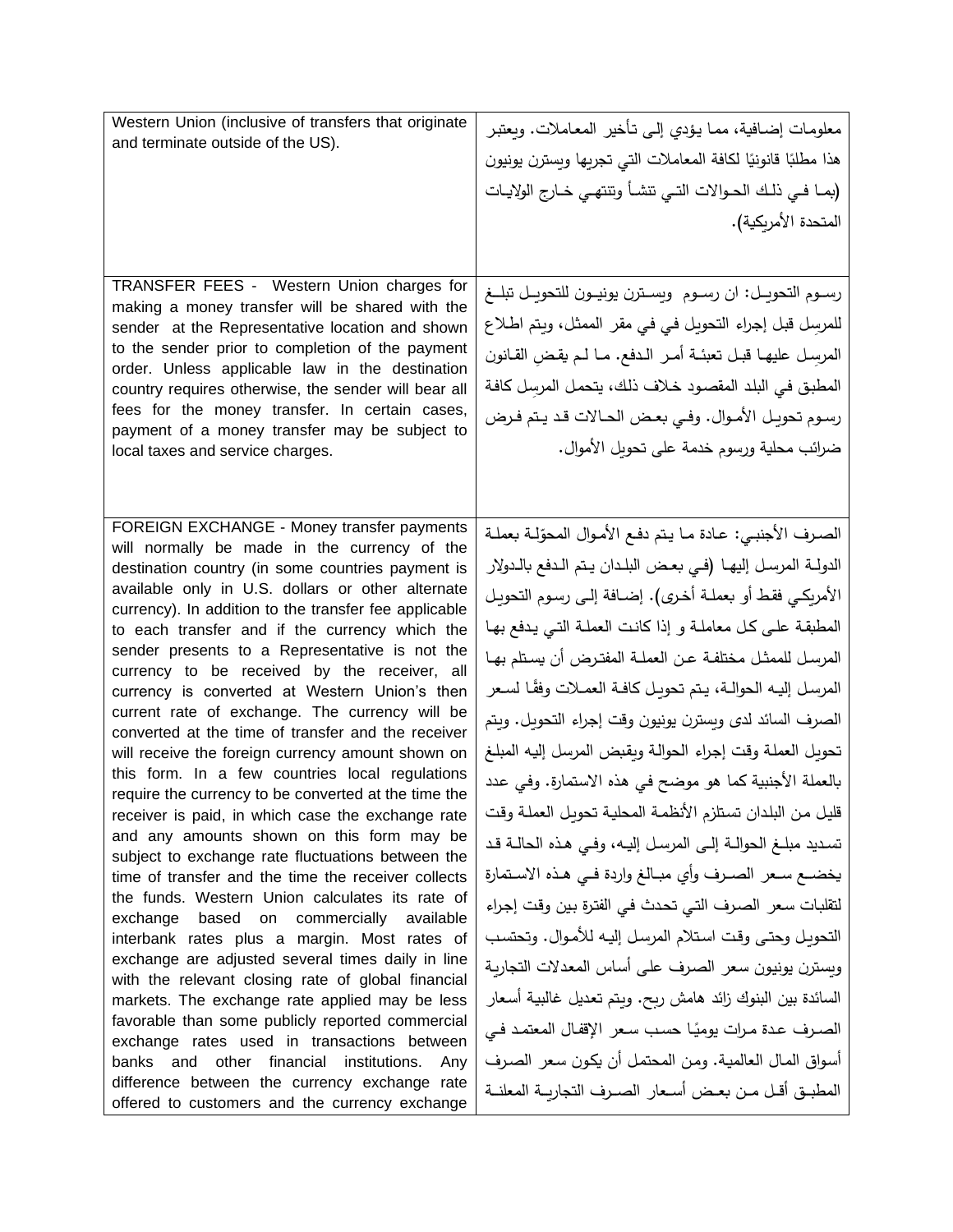| rate received by Western Union will be kept by<br>Western Union (and, in some instances, its<br>Representatives) in addition to the transfer fees.<br>Additional information about exchange rates for<br>specific destination countries can be obtained by<br>calling the Representative or contacting us on our<br>website at www.westernunion.com.                                                                                                                                                                                                                                                                                                                                                                                                  | المسـتخدمة فــي المعــاملات بــين المصـــارف وغيرهــا مــن<br>المؤسسات الماليـة. وتحـتفظ ويسـترن يونيـون (وممثليهـا فـي<br>بعض الأحيان) بأي فارق بين سعر الصرف المقدم للعملاء<br>وسعر الصرف الذي نتلقاه ويسترن يونيون إضافة إلى رسوم<br>التحويل. ويمكن الحصول على معلومات إضافية بشأن سعر<br>الصرف في بعض البلدان عن طريق الاتصال بالممثل، أو<br>الاتصــال بنــا عبـر الموقــع الإلكترونــى علــى شـبكة الإنترنـت<br>.www.westernunion.com                                                                                                                                                                                              |
|-------------------------------------------------------------------------------------------------------------------------------------------------------------------------------------------------------------------------------------------------------------------------------------------------------------------------------------------------------------------------------------------------------------------------------------------------------------------------------------------------------------------------------------------------------------------------------------------------------------------------------------------------------------------------------------------------------------------------------------------------------|-----------------------------------------------------------------------------------------------------------------------------------------------------------------------------------------------------------------------------------------------------------------------------------------------------------------------------------------------------------------------------------------------------------------------------------------------------------------------------------------------------------------------------------------------------------------------------------------------------------------------------------------|
|                                                                                                                                                                                                                                                                                                                                                                                                                                                                                                                                                                                                                                                                                                                                                       |                                                                                                                                                                                                                                                                                                                                                                                                                                                                                                                                                                                                                                         |
| Sending and receiving in countries that provide<br>payment in multiple currencies: Senders must<br>select the currency of payment at the time the send<br>money transaction is made. The transfer fee and<br>the money Western Union (or its Representatives,<br>mobile phone or account provider) makes when it<br>changes the funds into foreign currency may vary<br>based upon the payment currency selected. In<br>some countries it is possible to decide to receive<br>the funds in a currency different from the one that<br>the sender selected. Western Union<br>(or its<br>Representatives, mobile phone or account<br>provider) may make additional money when your<br>funds are converted into the currency selected by<br>the receiver. | إرسال الأموال وتسلمها في الدول التي تجيز الدفع بعملات<br>متعددة: ينبغـي للمرسِـل تحديـد عملـة الـدفع فـي وقت إجـراء<br>معاملـة إرسـال الأمـوال. وقد تختلف رسوم التحويـل والأمـوال<br>التــي تفرضــها ويســترن يونيــون (وممثليهــا، أو مــزوّد خدمــة<br>الهـاتف المتحـرك أو الـحسـاب) عنـد تحويـل النقـود إلـى عملـة<br>أجنبيـة بـاختلاف عملـة الـدفع المختـارة. وفـي بعـض البلـدان<br>يجوز للمرسل إليه أن يختار تسلم الأموال بعملة مغايرة لتلك<br>التي اختارها المرسل، وقد يعود لويسترن يونيون (أو وكيلها،<br>أو مزود خدمة الهاتف المتحرك أو الحساب) مبلغ إضافي من<br>المال عند تحويل أموالكم إلى العملة التي يختارها المرسل<br>إليه. |
| <b>SPECIAL SERVICES</b>                                                                                                                                                                                                                                                                                                                                                                                                                                                                                                                                                                                                                                                                                                                               |                                                                                                                                                                                                                                                                                                                                                                                                                                                                                                                                                                                                                                         |
|                                                                                                                                                                                                                                                                                                                                                                                                                                                                                                                                                                                                                                                                                                                                                       | الخدمات الخاصة                                                                                                                                                                                                                                                                                                                                                                                                                                                                                                                                                                                                                          |
| TELEPHONE NOTIFICATION to the receiver that<br>the money transfer is available for pick up is offered                                                                                                                                                                                                                                                                                                                                                                                                                                                                                                                                                                                                                                                 | تتوفر خدمـة الإخطـار الهـاتفي فـي غالبيـة البلدان، حيث يـتم                                                                                                                                                                                                                                                                                                                                                                                                                                                                                                                                                                             |
| in most countries for an additional fee.                                                                                                                                                                                                                                                                                                                                                                                                                                                                                                                                                                                                                                                                                                              | إخطار المرسل إليه بأن الأموال المحوّلة جاهزة لكي يستلمها،                                                                                                                                                                                                                                                                                                                                                                                                                                                                                                                                                                               |
| MESSENGER DELIVERY of a cheque or a bank                                                                                                                                                                                                                                                                                                                                                                                                                                                                                                                                                                                                                                                                                                              | وذلك مقابل رسوم إضافية.                                                                                                                                                                                                                                                                                                                                                                                                                                                                                                                                                                                                                 |
| draft is available in some countries to selected                                                                                                                                                                                                                                                                                                                                                                                                                                                                                                                                                                                                                                                                                                      | وكذلك نتوفر في بعض البلدان خدمـة توصـيل الشـيكات أو                                                                                                                                                                                                                                                                                                                                                                                                                                                                                                                                                                                     |
| destinations for an additional fee.                                                                                                                                                                                                                                                                                                                                                                                                                                                                                                                                                                                                                                                                                                                   | الحوالات المصرفية إلى مناطق محددة مقابل رسم إضافي.                                                                                                                                                                                                                                                                                                                                                                                                                                                                                                                                                                                      |
| SUPPLEMENTAL MESSAGES may be included                                                                                                                                                                                                                                                                                                                                                                                                                                                                                                                                                                                                                                                                                                                 |                                                                                                                                                                                                                                                                                                                                                                                                                                                                                                                                                                                                                                         |
| for an additional fee with money transfers sent to<br>most countries.                                                                                                                                                                                                                                                                                                                                                                                                                                                                                                                                                                                                                                                                                 | كما يمكن إضافة خدمة الرسائل التكميلية مقابل رسم إضافي<br>في تحويلات الأموال المرسلة إلى غالبية البلدان.                                                                                                                                                                                                                                                                                                                                                                                                                                                                                                                                 |
|                                                                                                                                                                                                                                                                                                                                                                                                                                                                                                                                                                                                                                                                                                                                                       |                                                                                                                                                                                                                                                                                                                                                                                                                                                                                                                                                                                                                                         |
|                                                                                                                                                                                                                                                                                                                                                                                                                                                                                                                                                                                                                                                                                                                                                       |                                                                                                                                                                                                                                                                                                                                                                                                                                                                                                                                                                                                                                         |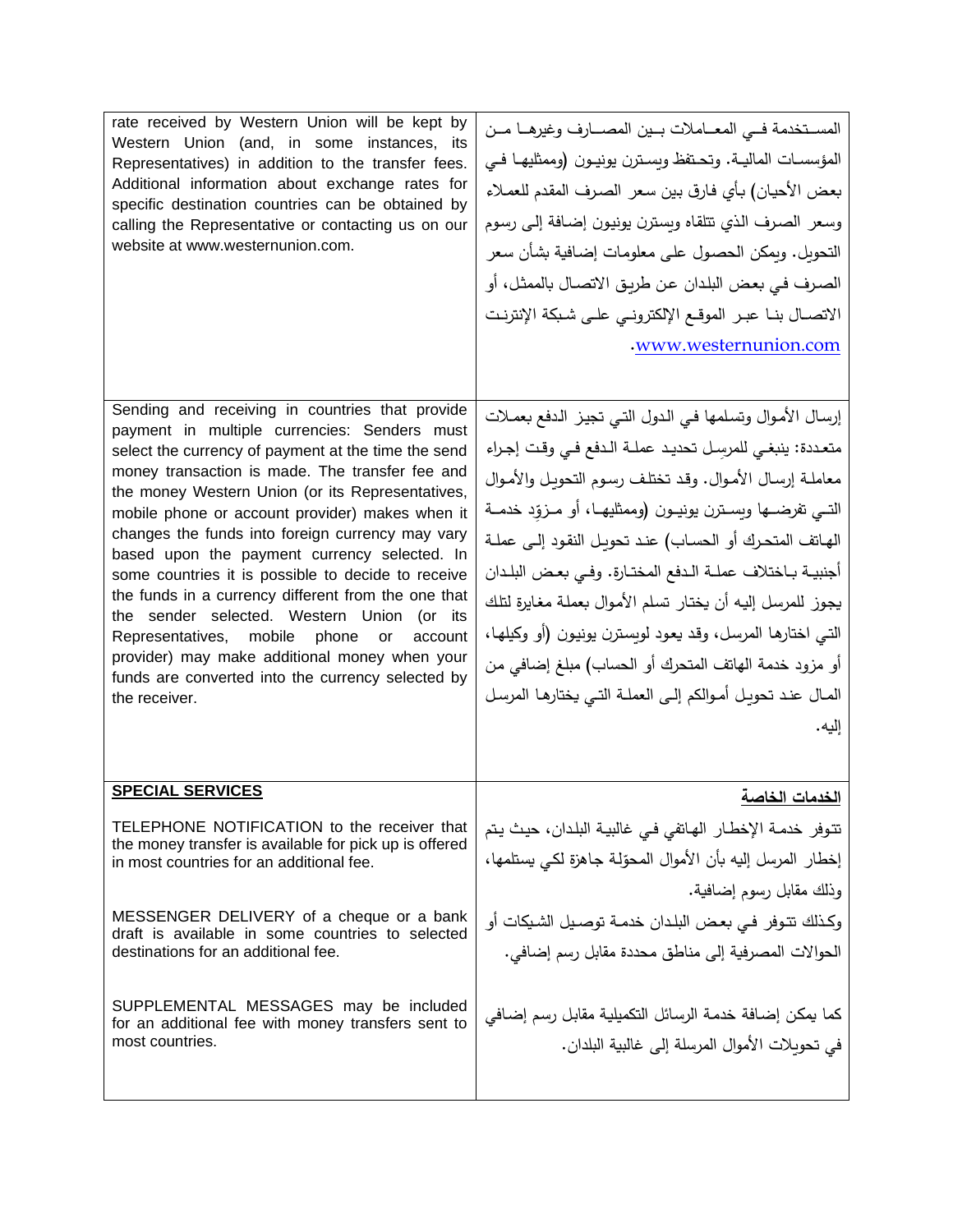SMS – Where available, Western Union offers free SMS notification to indicate that the transaction has been collected by the receiver (for the sender) or that funds are available for collection (for the receiver). Charges applied by the service provider are the exclusive responsibility of the sender or receiver. If permitted by applicable law, the SMS will be sent to the sender's and/or receiver's mobile number provided on this form. Western Union will send SMS messages to a third party gateway for delivery. Western Union is not responsible for undelivered SMS or technical malfunctions that occur outside of its proprietary systems.

**ACCOUNT BASED TRANSFERS – MOBILE MONEY TRANSFER – (MMT)** Where available, the receiver may incur additional fees for receiving the sender's funds through a mobile telephone or to a bank or other account. Transfers should be sent to a local (receiver) currency account, otherwise the receiving institution may convert the funds at its own exchange rate or reject the transaction. The receiver's agreement with its mobile phone service, mWallet, bank or other account provider governs the account and determines their rights, liability, fees, funds availability and account limitations. In the event of an inconsistency between the account number (including mobile phone numbers for mobile accounts) and name of the receiver, the transfer will be credited to the account number provided by the sender. Western Union may make money from fees associated with use of an account. Western Union accepts no responsibility to the sender nor to any account holder for any fees, exchange rates used for conversion to nonlocal currency, acts or omissions of the destination or intermediary financial service providers.

الرسائل النصية القصيرة: تقدم ويسترن يونيون في بعض الدول خدمة مجانية وهي إرسال إخطار عن طربق رسالة نصبية قصيرة (إلى المرسل) يفيد بأن المرسل إليه قد قبض قيمـة الـحوالــة، أو (إلــى المرسـل إليــه) يفيـد بـأن المبلــغ جـاهز للتحصـيل. ويكــون المرســل أو المرســل إليـــه هــو المســؤول الحصري عن الرسوم المفروضة من جانب مزود الخدمـة. وترسل الرسائل النصية القصيرة –إذا أجاز القانون المعمول به ذلك– إلـى رقم الهـاتف المتحـرك للمرسـل و/أو المرسـل إليـه المذكور فـي هذه الاستمارة. وتقوم وبسترن يونيـون بإرسـال الرسائل النصية القصيرة عبر جهة خارجية بغية إرسالها، وهي لا تتحمل المسؤولية عن الرسائل النصية القصيرة التي لا تصل، أو عن أية أعطال فنية خارج الأنظمة الخاصة بها.

<u>الحوالات القائمة على الحساب – تحويل الأموال عن طريق</u> <mark>الهاتف المتحرك (MMT)</mark>: في الأحوال التي تتوفر فيها هذه الخدمـة، قـد يتكبـد المرسـل إليــه رسـومًا إضــافية لتسـلم نقـود المرسل عن طريق الهاتف المتحرك، أو إلى حساب مصرفي، أو حساب أخر . ويتعين أن تُرسل الأموال المحوّلة إلى حساب بعملة محلية (خاص بالمرسل إليه)، وإلَّا فإنه يجوز للمؤسسة المتسلمة تحويل المبلـغ وفـق سـعر الصـرف السـائد لـديها، أو رفض المعاملـة. ويخضـع الحساب لاتفاقيـة المرسل إليـه مـع مـزوّد خدمــة الهــاتف المتحـرك، الـحافظــة الجوالــة، الحســاب المصرفي، أو أي حساب آخر ، وبحدد حقوقهم، ومسؤوليتهم، ورسومهم، وتوفر النقود، والقيود على الحساب. وفي حالـة التعارض بين رقم الحساب (بما في ذلك أرقام الهاتف المتحرك لحسـابات الهـاتف الجـوال) واسـم المرسـل إليــه، يجـري قيـد التحويل في رقم الحساب الذي قدمه المرسل. وبجوز لوبسترن يونيون تحقيق كسب من الرسوم المرتبطة باستخدام الحساب. ولا تتحمــل وبســترن يونيـــون أي مســؤولية تجــاه المرســل أو صناحب الحساب عن أينة رسوم، أو عن سعر الصرف المستخدم للتحويل إلى عملة غير محلية، أو عن أية إجراء أو تقصير من جانب مزودي الخدمات المالية الوسطاء في الدولة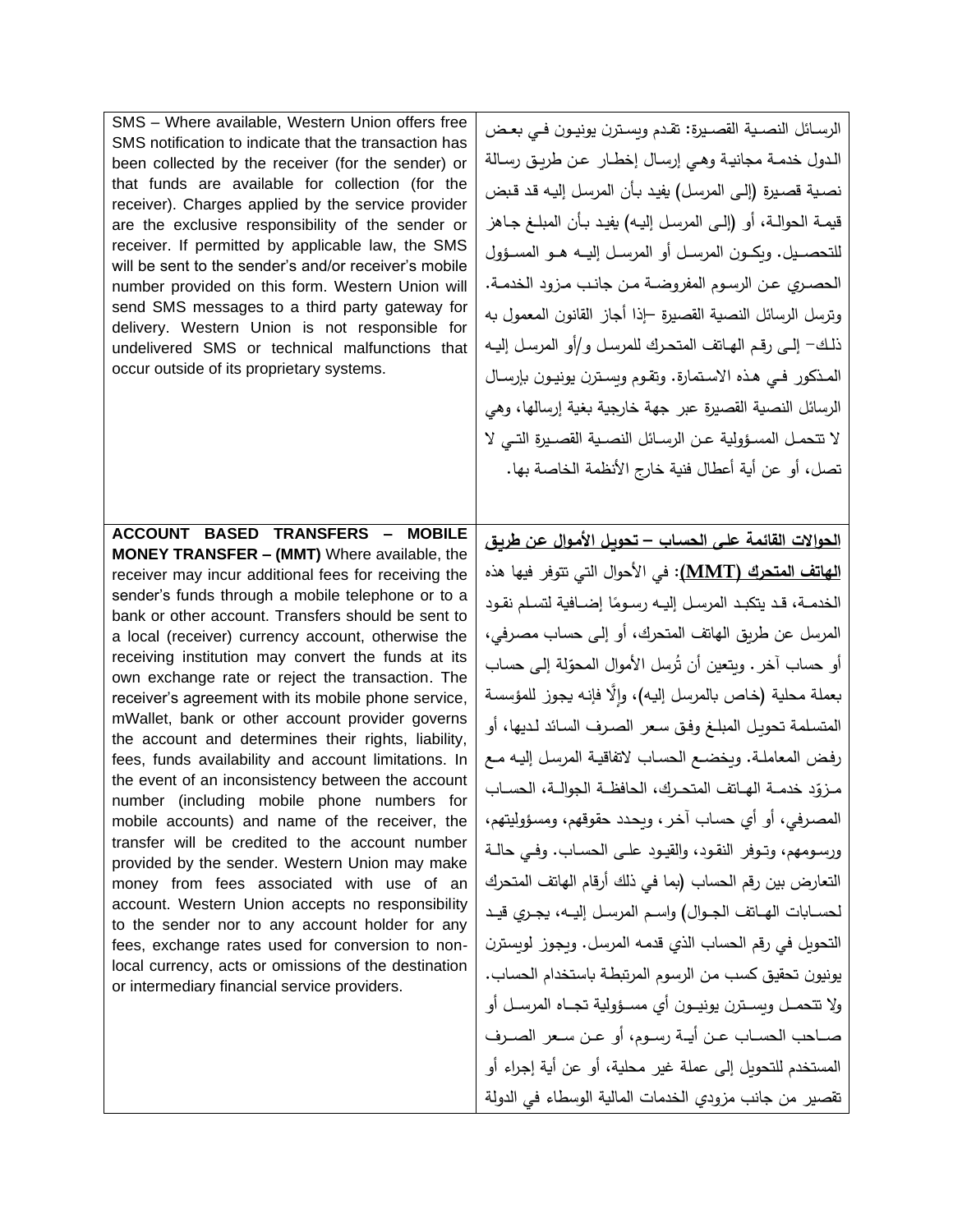|                                                                                                                                                                                                                                                                                                                                                                                                                                                                                                                                                                                                                                                                                                                                                                                                                                                                                                                                                                                                                                                                                                                                                                                          | المرسل إليها.                                                                                                                                                                                                                                                                                                                                                                                                                                                                                                                                                                                                                                                                                                                                                                                                                                                                                                                                                                                                                                                                                                         |
|------------------------------------------------------------------------------------------------------------------------------------------------------------------------------------------------------------------------------------------------------------------------------------------------------------------------------------------------------------------------------------------------------------------------------------------------------------------------------------------------------------------------------------------------------------------------------------------------------------------------------------------------------------------------------------------------------------------------------------------------------------------------------------------------------------------------------------------------------------------------------------------------------------------------------------------------------------------------------------------------------------------------------------------------------------------------------------------------------------------------------------------------------------------------------------------|-----------------------------------------------------------------------------------------------------------------------------------------------------------------------------------------------------------------------------------------------------------------------------------------------------------------------------------------------------------------------------------------------------------------------------------------------------------------------------------------------------------------------------------------------------------------------------------------------------------------------------------------------------------------------------------------------------------------------------------------------------------------------------------------------------------------------------------------------------------------------------------------------------------------------------------------------------------------------------------------------------------------------------------------------------------------------------------------------------------------------|
| REFUND - Western Union will refund the principal<br>amount of a money transfer (at the applicable<br>exchange rate described herein in effect at the time<br>the refund is made) upon the written request of the<br>sender if payment to the receiver is not made or<br>credited within 45 days. Transfer fee refunds are<br>made upon sender's written request if the money<br>transfer is not available to the receiver within the<br>time specified for the selected service, subject to<br>the business hours of, and availability of funds at,<br>the location selected for payment and other<br>conditions, including, without limitation, conditions<br>beyond the control of Western Union or its<br>Representatives, such as inclement weather or<br>telecommunications failure. Transfer fees are not<br>refunded if the transfer is stopped at the sender's<br>request. Payment of some money transfers may be<br>delayed as a result of the application of United<br>States or other applicable laws. To the extent<br>allowed by law, Western Union may deduct an<br>administrative charge from money transfers that<br>are not picked up within one year of the send date. | <u>استرداد الأمـوال</u> : تلتـزم ويسترن يونيـون بـرد المبلــغ الأصــلي<br>المحوّل (وفق سعر الصرف المعمول به على النحو الوارد في<br>هذه الوثيقة، والساري وقت رد النقود) بنـاءً علـى طلب خطـى<br>من المرسِل في حال عدم الدفع للمرسل إليه أو إيداع المبلغ<br>في الحساب في غضون 45 يومًا. كما تُرد رسوم التحويل بناءً<br>على طلب خطى من المرسل إذا لم توضع الحوالـة تحت<br>تصـرف المرسـل إليــه فــي غضــون الوقـت المحــدد للخدمــة<br>المختارة، وذلك مـع مراعـاة سـاعات العمـل وتـوافر النقود فـي<br>المقر المحدد للدفع ومع مراعاة بعض الشروط الأخرى. ومنها<br>–على سبيل المثال لا الحصر – الظروف الخارجة عن سيطرة<br>ويسترن يونيـون أو وكلائهـا؛ مثـل سـوءِ الأحـوال الـجويــة  أو<br>تعطل الاتصـالات السلكية واللاسلكية. ولا تُرد رسوم التحويل<br>في حالة إيقاف التحويل بناءً على طلب المرسل. وقد يتأخر<br>صرف بعض الحوالات المالية نتيجة تطبيق القوانين المعمول<br>بهــا فــى الولايــات المتحــدة، أو غيرهــا مــن القــوانين المتبعــة.<br>ويجـوز لويسـترن يونيـون –ضـمن الحـدود التـي يسـمح بهـا<br>القـانون– خصـم رسـوم إداريــة مـن تـحـويـلات الأمـوال التـي لا<br>يجري تسلمها خلال عام واحد من تاريخ الإرسال. |
| <b>UNION</b><br><b>DOES</b><br>LIABILITY<br><b>WESTERN</b><br><b>NOT</b><br>$\overline{\phantom{a}}$<br>GUARANTEE THE DELIVERY OR SUITABILITY<br>OF ANY GOODS OR SERVICES PAID FOR BY<br>MEANS OF A WESTERN UNION MONEY<br>TRANSFER. THE SENDER'S TRANSACTION<br>DATA IS CONFIDENTIAL TO HIM AND SHOULD<br>NOT BE SHARED WITH ANY OTHER PERSON<br>OTHER THAN HIS RECEIVER. THE SENDER IS<br>CAUTIONED AGAINST SENDING MONEY TO<br>ANY PERSON HE DOES NOT KNOW. IN NO<br>EVENT SHALL WESTERN UNION OR ANY OF<br>ITS REPRESENTATIVES BE LIABLE IF THE<br>SENDER COMMUNICATES TRANSACTIONAL<br>DATA TO ANY PERSON OTHER THAN HIS<br>RECEIVER. IN NO EVENT SHALL WESTERN<br>UNION OR ANY OF ITS REPRESENTATIVES BE                                                                                                                                                                                                                                                                                                                                                                                                                                                                           | المسـؤولية القانونيــة: لا تضــمن ويسـترن يونيــون وصـــول أو<br>ملاءمة أية سلع أو خدمات تم دفع ثمنها عن طريق تحويل<br>أمـوال مـن خــلال وبسـترن يونيـون. وتعتبـر بيانــات المعاملــة<br>الخاصـة بالمرسل بيانـات خصوصـية لـه، ولا يجوز مشـاركتها<br>مع أي شخص آخر سوى المرسل إليه. ويتلقى المرسل تحذيرًا<br>من إرسال أموال إلى أية جهة لا يعرفها. ولا تتحمل ويسترن<br>يونيون أو أي من وكلائها بأية حال من الأحوال أية مسؤولية<br>إذا ما قام المرسل بإعطاء بيانات المعاملة إلى أي شخص<br>آخر غير المرسل إليه. كما لا نتحمل ويسترن يونيون، أو أي<br>من وكلائها بأية حال من الأحوال، مسؤولية أي أضرار ناجمة                                                                                                                                                                                                                                                                                                                                                                                                                                                                                                              |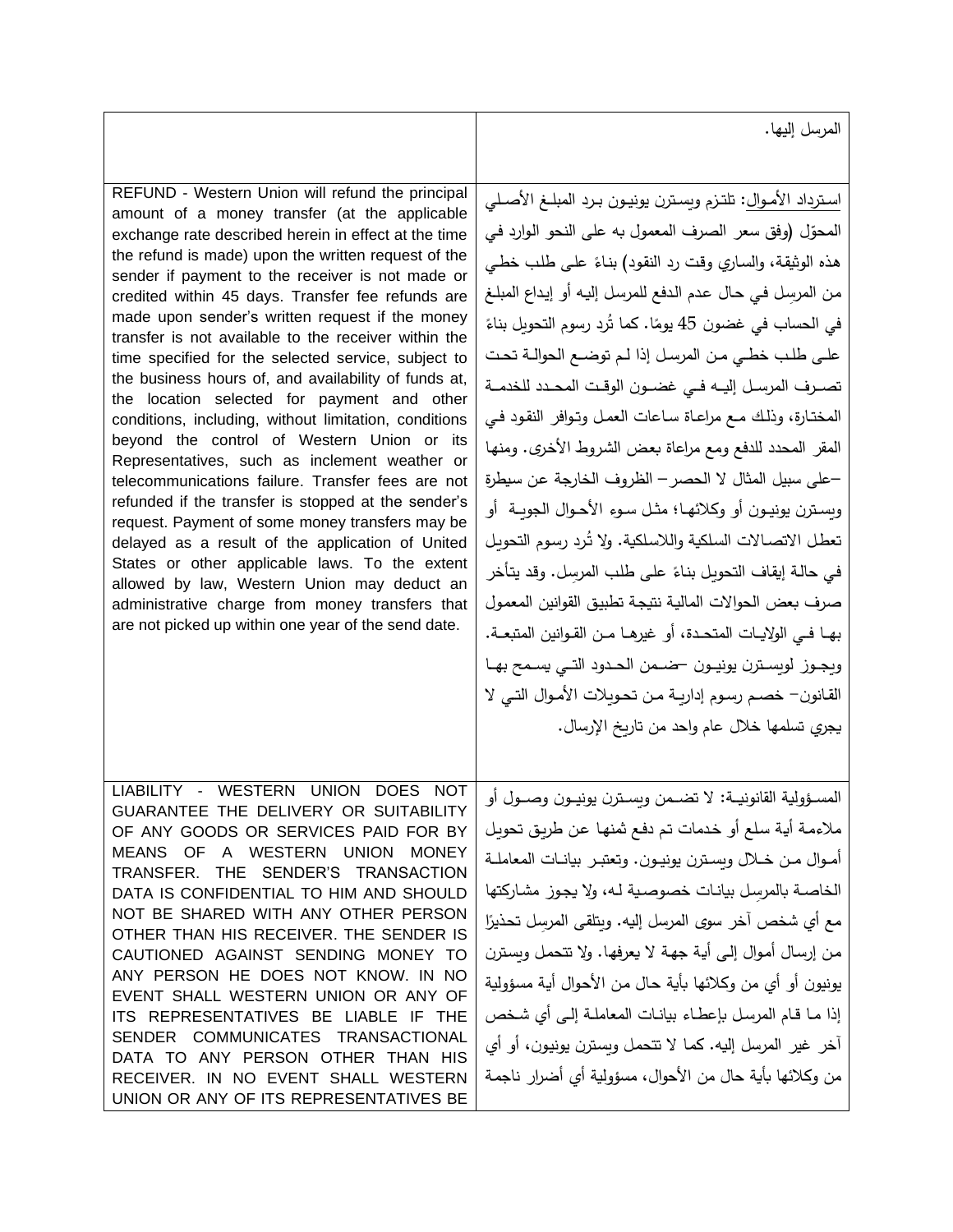| LIABLE FOR DAMAGES FOR<br>DELAY,<br>NONPAYMENT OR UNDERPAYMENT OF THIS<br>MONEY TRANSFER, OR NON-DELIVERY OF<br>ANY SUPPLEMENTAL MESSAGE, WHETHER<br>CAUSED BY NEGLIGENCE ON THE PART OF<br>THEIR EMPLOYEES OR REPRESENTATIVES<br>OTHERWISE,<br><b>BEYOND</b><br>OR.<br><b>THE</b><br><b>SUM</b><br>EQUIVALENT TO US\$500 (IN ADDITION TO<br>REFUNDING THE PRINCIPAL AMOUNT OF THE<br>MONEY TRANSFER AND THE TRANSFER FEE).<br>IN NO EVENT WILL WESTERN UNION OR ITS<br>REPRESENTATIVES BE LIABLE FOR<br>ANY<br>INDIRECT, SPECIAL, INCIDENTAL,<br><b>OR</b><br>CONSEQUENTIAL DAMAGES. THE FOREGOING<br>DISCLAIMER SHALL NOT LIMIT WESTERN<br>UNION'S OR REPRESENTATIVE'S LIABILITY<br>FOR DAMAGES RESULTING FROM WESTERN<br>UNION'S OR REPRESENTATIVE'S<br>GROSS<br>NEGLIGENCE OR INTENTIONAL MISCONDUCT<br>IN THOSE JURISDICTIONS WHERE SUCH A<br>LIMITATION OF LIABILITY IS VOID. | عن التـأخير ، أو عـدم السـداد، أو السـداد المنقـوص للأمـوال<br>المحوّلة، أو عدم وصولٍ أية رسائل تكميلية، سواء أكان ذلك<br>بسبب إهمال من جانب موظفيهم أو وكلائهم أو خلافه، بما<br>يتجاوز مبلغ 500 دولار أمريكي (إضافة إلى رد أصل مبلغ<br>التحويـل ورسم التحويـل). كمـا لا تتحمـل ويسـترن يونيـون، أو<br>أي من وكلائها، أية مسؤولية عن أية أضرار غير مباشرة أو<br>خاصـة أو عرضـية أو تبعيـة. ولا يَحُدُّ إخـلاء المسؤولية أعـلاه<br>من مسؤولية ويسترن يونيون أو أي من وكلائها عن الأضرار<br>التي تتشأ بسبب الإهمال الجسيم من جانب أي منهم، أو سوء<br>تصرفه المتعمد وذلك في البلدان التي يعتبر فيها هذا القيد<br>باطلًا. |
|-------------------------------------------------------------------------------------------------------------------------------------------------------------------------------------------------------------------------------------------------------------------------------------------------------------------------------------------------------------------------------------------------------------------------------------------------------------------------------------------------------------------------------------------------------------------------------------------------------------------------------------------------------------------------------------------------------------------------------------------------------------------------------------------------------------------------------------------------------------------------------------|-----------------------------------------------------------------------------------------------------------------------------------------------------------------------------------------------------------------------------------------------------------------------------------------------------------------------------------------------------------------------------------------------------------------------------------------------------------------------------------------------------------------------------------------------------------------------------------------------------------------------|
| When a Representative accepts a cheque draft,<br>credit or debit card or other non-cash form of<br>payment, neither Western Union<br>nor<br>the<br>Representative assumes any obligation to process<br>or pay the money transfer if the form of payment is<br>uncollectible, nor do they assume any liability for<br>damages resulting from nonpayment of the money<br>transfer by reason of such uncollectibility. Western<br>Union reserves the right to change these terms and<br>conditions or the offered service without notice.<br>Western Union and its Representatives may refuse<br>to provide service to any person.                                                                                                                                                                                                                                                     | عنـدما يقبـل الممثـل حوالــة مصــرفية، أو بطاقــة ائتمانيــة، أو<br>بطاقة سحب، أو غير ذلك من أشكال الدفع غير النقدي، لا<br>تتحمل ويسترن يونيون ولا الممثل أي التزام لإجراء المعاملة أو<br>دفــع الحوالـــة الماليـــة إذا كانــت طريقــة الــدفع غيــر قابلـــة<br>للتحصيل، ولا تتحمل أي التزام عن الأضرار الناشئة عن عدم<br>سداد الحوالة المصرفية بسبب عدم قابلية التحصيل المذكورة.<br>وتحتفظ ويسترن يونيون بحقها في تغيير  هذه الشروط والأحكام<br>أو الخدمــة المقدمــة دون إشــعار . كمــا يـحـق لوبسـترن يونيـون<br>ووكلائها رفض تقديم الخدمة إلى أي شخص.                                                         |
| Your personal information is processed under<br>applicable law and controlled by Western Union<br>International Limited. We use personal information<br>you provide to us when using our products and<br>services, as well as other information that is<br>collected or generated during our relationship with<br>you. This includes information from other services<br>like money transfers, bill payments, loyalty or<br>membership program details, previous use of our                                                                                                                                                                                                                                                                                                                                                                                                          | يتم التعامل مع بياناتكم الشخصية بموجب القوانين المعمول<br>بهـا، وتخضــع لمراقبــة وبسـترن يونيــون إنترناشــونال ليمتــد.<br>وتستخدم وبسترن يونيـون البيانـات الشخصـية المقدمـة إليهـا<br>منكم عند استخدام منتجاتنا وخدماتنا والمعلومات الأخرى التى<br>يتم جمعها أو إنتاجها في إطار تعاملنا معكم؛ وهذا يتضمن<br>معلومات من الخدمات الأخرى مثل تحويلات الأموال أو سداد                                                                                                                                                                                                                                                 |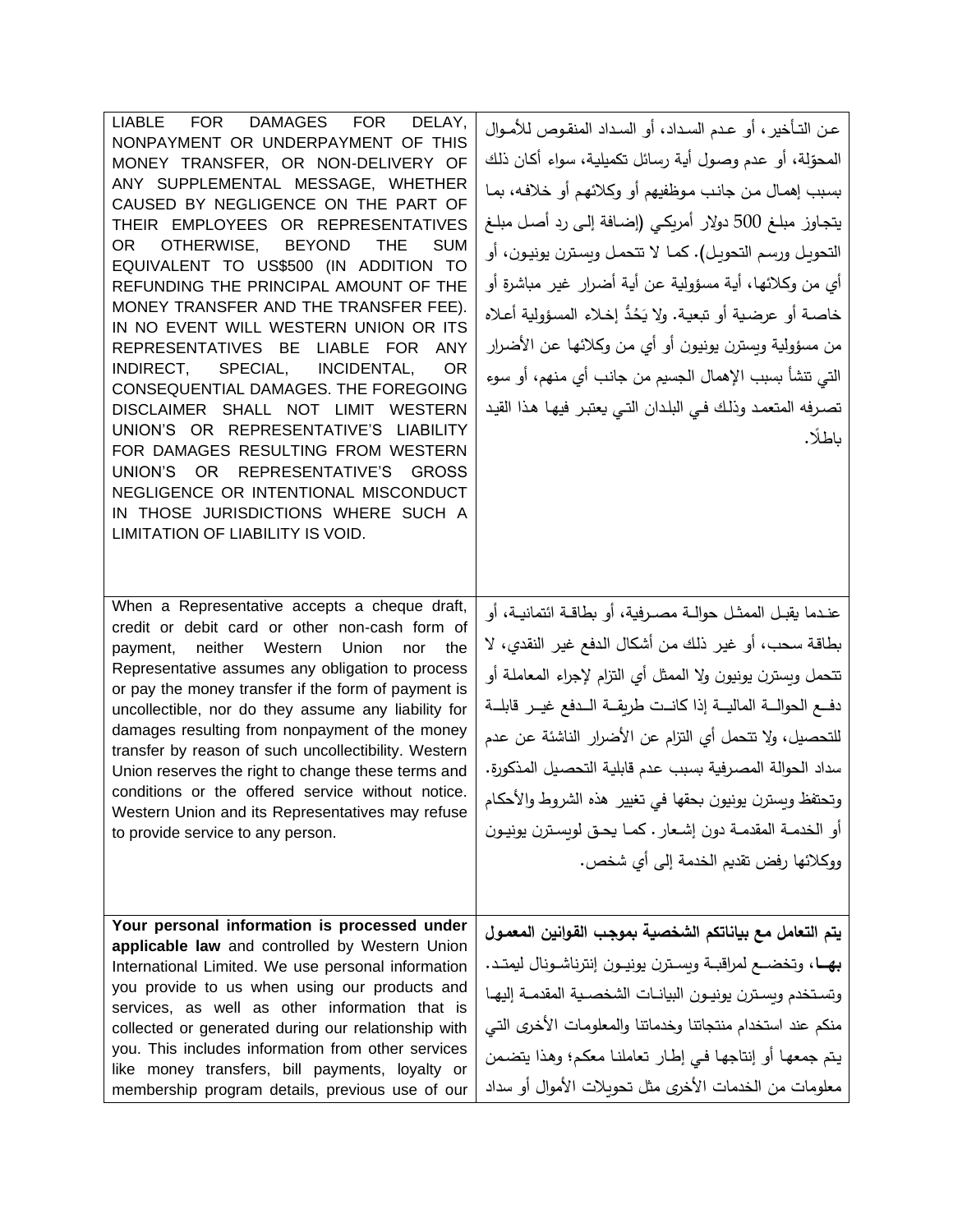services history, and marketing choices. This information is used to provide you with the services you have asked for and for activities like administration, customer service, anti-money laundering, compliance and legal duties, validate your details, to help us understand our consumers by doing analysis and research of the information we hold, to help prevent and detect fraud, debt and theft, to help us improve our products, services and operations, and, subject to your choices, send you commercial communications by email, telephone, post, SMS and by any other relevant channel.

الفواتير أو تفاصيل المعـاملات أو تفاصيل برنـامج الـولاء أو العضنوية، وتناريخ الاستخدام السنابق لخندمات الشنركة، والخيارات التسويقية. كمـا تستخدم تلك المعلومـات لتزويـدكم بالخـدمات المطلوبــة والأنشـطة مثــل أغــراض الإدارة مــثلا، وخدمة العملاء، ومكافحة غسيل الأموال، الامتثال، الواجبات القانونية، والتحقق من هوبة المستخدم لمساعدتنا على فهم المستهلكين لدينا عن طريق التحليل والتدقيق في المعلومات الموجودة لدينا للمساعدة في منـع ومكافحـة الغش والـديون والسرقة لمساعدتنا في تطوير المنتجات والخدمات والأعمال ووفقًا لاختياراتك سواء بإرسال مراسلاتك التجاريـة عن طريق البربـد الإلكترونـي أو الهـاتف أو البربـد أو الرسـائل القصـيرة وبأي وسيلة أخرى ذات صلة.

Western Union may also use, collect from and share with other businesses that work with us, information from other products and services and convenience and/or rewards programs, for which you have registered. This information may be used for any of these purposes. We will hold and retain the information that you give us about another person including the details of the receiver of our services in order to execute the transaction. Prior to providing this information you are obliged to notify and secure authorization from the other person on our use of this information as set out in this section. The provision of this information is optional information, but needed to execute the transaction and provide these services to you. Without it, Western Union is unable to provide the money transfer, facilitate convenience activities or other requested services.

We may provide the information we hold to parties located outside the EEA, including the USA, for the purpose set out in this statement. The categories of data transferred are personally identifiable information, contact details and information relating to the money transfer, transaction history, and any other Information supplied by you. We may also provide the information to other organizations,

كمـا يجـوز لوىسـترن يونيـون اسـتخدام وجمـع معلومـات مـن شركات أعمال تعمل معنا، ومعلومات من خدمات ومنتجات أخرى أو بـرامج مكافـآت قمـتم بالاشـتراك فيهـا، حيـث يجـوز استخدام هذه المعلومات لأي من الأغراض المذكورة. وسوف تحتفظ وبسترن يونيون بالمعلومات التي يقدمها لنا المرسل عن شخص آخرمثل بيانـات المرسـل إليـه وذلـك لغـرض نتفيـذ المعاملة. وعليكم قبل تقديم هذه المعلومات إخطار الشخص الآخر باستخدامنا هذه المعلومـات كمـا ذكـر مسبقًا فـي هذا الفصـل. إن تقديم المعلومـات اختيـاري، إلا أنهـا لازمـة لتتفيـذ المعاملـة وتقـديم هـذه الخـدمات إلـيكم، وبـدونها لـن يتسـني لوبسترن يونيون تقديم خدمة تحوبل الأموال أو القيام بالأعمال أو الخدمات الأخرى المطلوبة.

كما يجوز لنا تقديم المعلومات التي نحتفظ بها إلى جهات خارج المنطقة الاقتصادية الأوروبية بمـا فـي ذلك الولايـات المتحدة الأمربكية للغرض المنصوص عليه في هذا البيان. وتشتمل فئـات البيانــات المنقولــة علــى المعلومــات التعريفيــة للأفـراد، وتفاصـيل الاتصــال، والمعلومــات المتعلقــة بتحوسل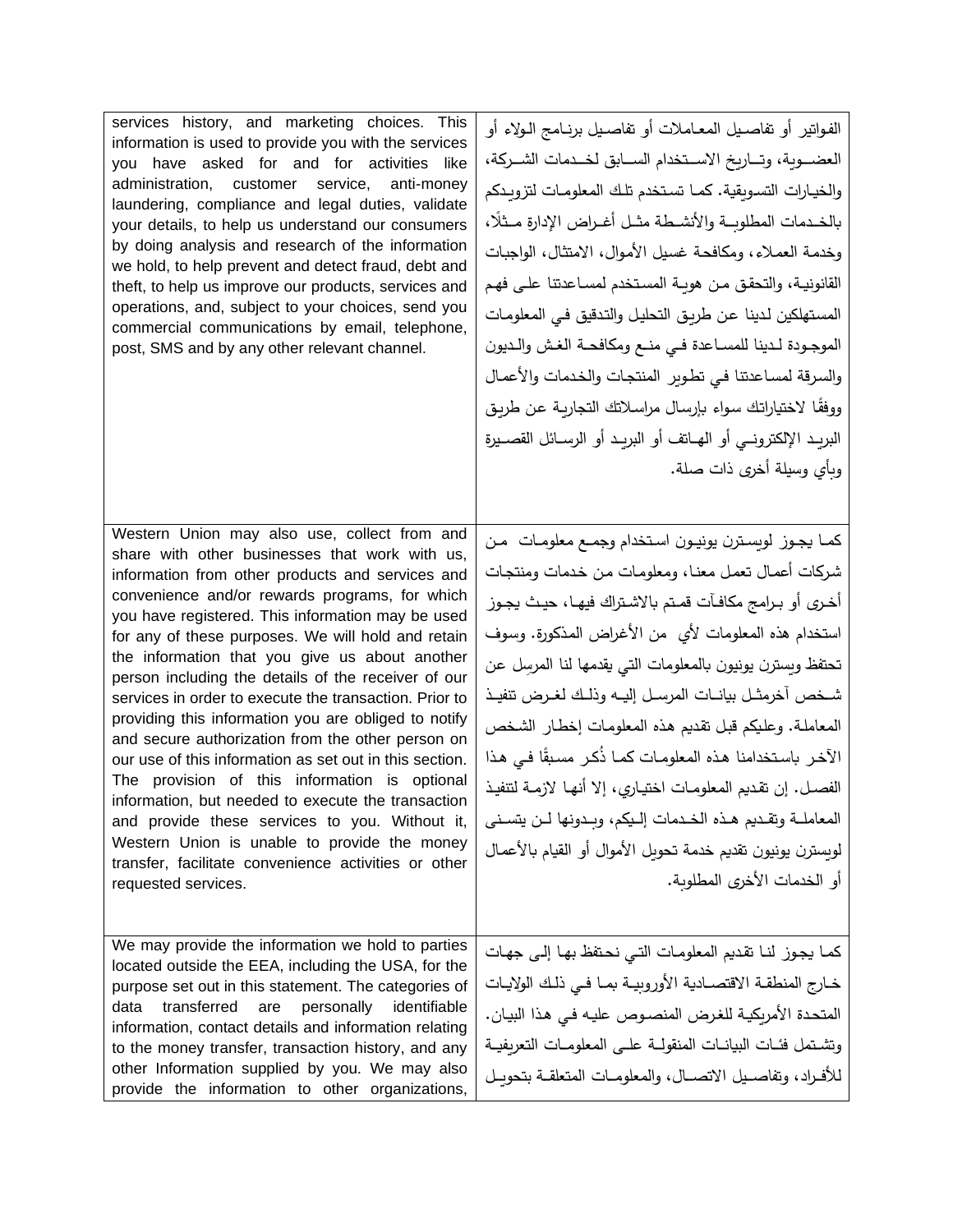| including those that help us run our business, if<br>there is a reasonable need to do so, to carry out or<br>aide the money transfer, future services, or for any<br>of the reasons or uses set out in this section. We<br>may add to information you provide with<br>information from other businesses or individuals,<br>including information to validate the accuracy of<br>your information provided by you. Western Union<br>may also give information to third parties, where<br>there is a reasonable need, to help prevent and<br>detect crime, to prosecute offenders, national<br>security or other legal reasons.<br>The information we hold may be accessed by<br>Western Union and our affiliates including but not<br>limited to Western Union Payment Services Ireland                                                                                                                                                                | الأموال، وتاريخ المعاملة، وأية معلومات أخرى يتم تقديمها من<br>جانبكم. كما يجوز لنا تقديم هذه المعلومات إلى جهات أخرى،<br>ومنهـا الجهـات التـي تعاوننـا فـي إدارة أعمـالنـا، فـي حـال كـان<br>هنالك حاجة معقولة للقيام بذلك لغرض القيام بخدمة تحويل<br>الأموال أو الخدمات المستقبلية أو لأي سبب من الأسباب أو<br>الاستخدامات المـذكورة فـي هـذا الفصـل. وقـد نضـيف إلـي<br>المعلومات التي قدمتها لنـا، معلومـات عن شركات أو أفراد،<br>بما في ذلك المعلومات الخاصة بالتحقق من دقة المعلومات<br>المقدمـــة مــنكم. كمـــا يجــوز لويســترن يونيــون الكشــف عــن<br>المعلومات للغير حمتي كان ذلك ضروريًا في حدود المعقول<br>لأغراض منع الجريمة وتعقبها وملاحقة الجناة، ولأغراض<br>الأمن الوطني أو لأسباب قانونية أخرى.<br>إن المعلومات التي لدينا يجوز الاطلاع علىها من قِبل ويسترن<br>يونيون والفروع التابعة لها، وتشمل على سبيل المثال وليس |
|-------------------------------------------------------------------------------------------------------------------------------------------------------------------------------------------------------------------------------------------------------------------------------------------------------------------------------------------------------------------------------------------------------------------------------------------------------------------------------------------------------------------------------------------------------------------------------------------------------------------------------------------------------------------------------------------------------------------------------------------------------------------------------------------------------------------------------------------------------------------------------------------------------------------------------------------------------|--------------------------------------------------------------------------------------------------------------------------------------------------------------------------------------------------------------------------------------------------------------------------------------------------------------------------------------------------------------------------------------------------------------------------------------------------------------------------------------------------------------------------------------------------------------------------------------------------------------------------------------------------------------------------------------------------------------------------------------------------------------------------------------------------------------------------------------------|
| Ltd, Western Union International Bank GmbH,<br>Western Union International Limited and Western<br>Union Financial Services, Inc. for any of the<br>reasons set out in this section or for other purposes<br>to which you have agreed. You have a right to ask<br>us to see and get a copy of your information, for<br>which we may charge a small fee. You can also<br>correct, erase or limit our use of the information<br>which is incomplete, inaccurate or out-of-date. And<br>you may object at any time on legitimate reasons to<br>the use of your information, where the processing<br>is not required to complete the service, or required<br>by law or regulation. If you wish to exercise these<br>rights or no longer wish to receive commercial<br>communications from Western Union, please<br>contact Western Union by calling or alternatively by<br>contacting us via our website.<br>CUSTOMER RELATIONS - If you are not satisfied | الحصر : ويسترن يونيون بايمنت سيرفيسز أيرلند ليمتد،<br>وويسترن يونيون إنترناشيونال بنك جي إم بي إتش، وويسترن<br>يونيون إنترناشيونال ليمتد، وويسترن يونيون فاينانشال<br>سيرفيسز إنك، وذلك لأي من الأغراض المنصوص عليها في<br>هذا الفصل أو لأغراض أخرى قد وافقت عليها.<br>ويحق لكم الاطلاع على المعلومات الخاصة بكم والحصول<br>على نسخة منها وذلك مقابل رسم بسيط. كما يمكنكم<br>تصحيح، أو محو ، أو حجب المعلومات غير المكتملة أو غير<br>الدقيقة أو المنتهية الصلاحية، كما يمكنكم الاعتراض في أي<br>وقت على التعامل مع المعلومات الخاصة بكم، متى كان هذا<br>التعامل غير ضروري لإنجاز الخدمة، وغير مطلوب وفقاً<br>للقانون أو النظام. وفي حال رغبتم في ممارسة هذه الحقوق،<br>أو في ألا تتلقوا المزيد من المراسلات التجارية من قِبل<br>ويسترن يونيون، يرجى الاتصال بويسترن يونيون أو عن<br>طريق الاتصال بنا عبر موقعنا على شبكة الإنترنت.         |
| with the service you can call us on the number<br>Website<br>listed<br>on<br>our<br>contact<br>the<br>or                                                                                                                                                                                                                                                                                                                                                                                                                                                                                                                                                                                                                                                                                                                                                                                                                                              | علاقات العملاء: في حال عدم رضاكم عن الخدمة، يرجى<br>الاتصــال بنــا علــى الـرقم المـدرج علــى موقعنــا الالكترونــي أو                                                                                                                                                                                                                                                                                                                                                                                                                                                                                                                                                                                                                                                                                                                    |